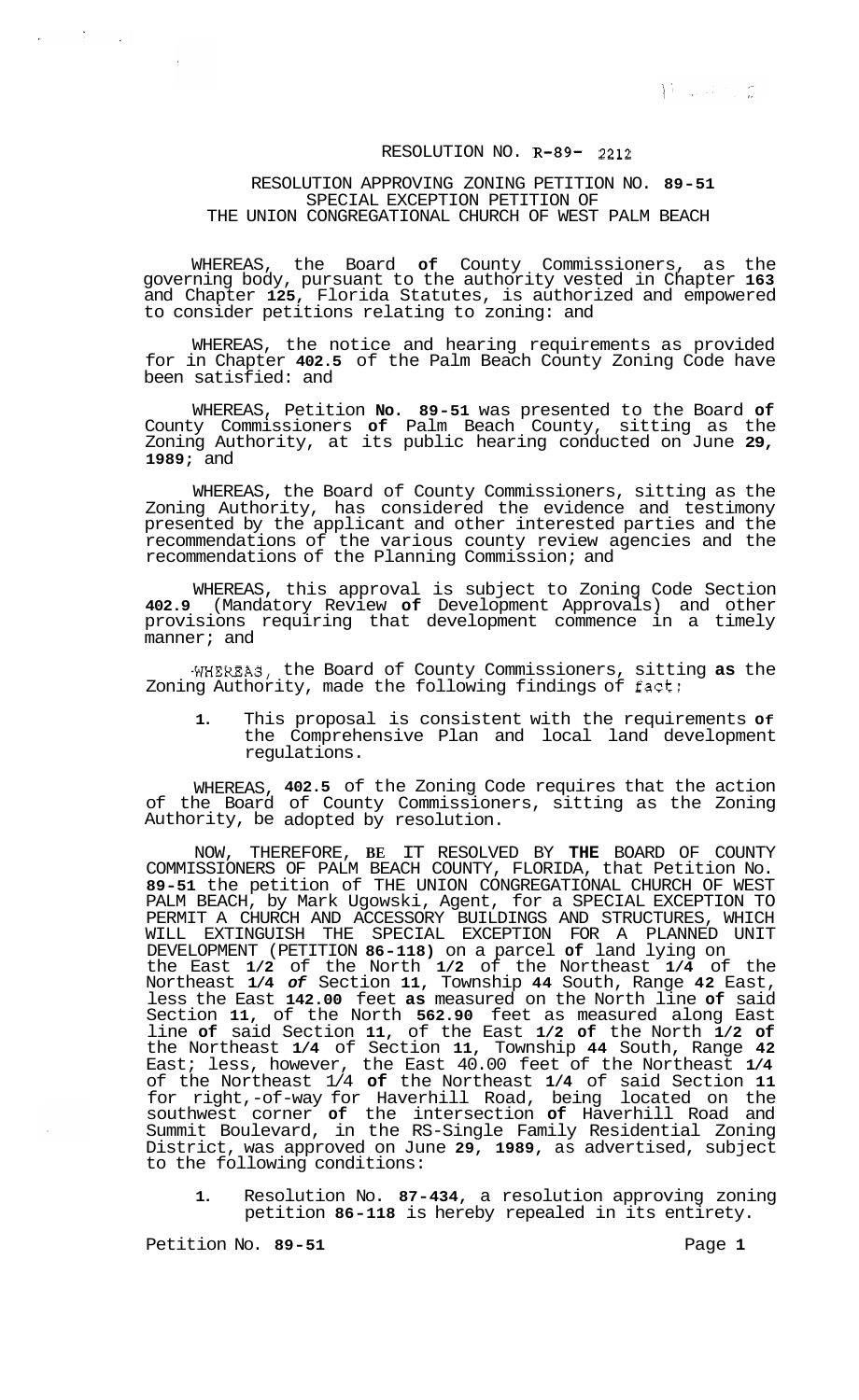- **2.**  Prior to site plan certification, the site plan shall be amended to indicate the following:
	- a. The safe sight distance triangles;
	- b. Landscape Alternative **No. 3** along the east and west property lines with a six *(6)* foot ,high berm and hedge combination and twelve **(12)** foot high native canopy trees planted twenty **(20)**  feet on center adjacent to the parking lot; and,
	- **c. A 10** foot landscape strip adjacent to the parking lot with **12** foot high native canopy trees planted **20** feet on center and a **36** inch high hedge planted **24** inches on center.
- **3.**  Vehicular parking shall be. limited to the parking spaces designated on the approved site plan. **No**  parking of vehicles shall be permitted in landscaped areas, rights-of-way or interior drives.
- **4.**  Outdoor lighting used to illuminate the premises shall be low intensity, shielded and directed away from adjacent properties and streets, shining only **on**  the subject site.
- **5. No** off premise signs shall be permitted on the site.
- **6.**  Sewer service is available to the property. Therefore, no septic tank shall be permitted to the site.
- *7.*  Water service is available to the property. Therefore, no well shall be permitted on the site to provide potable water.
- **8.**  The Developer shall provide discharge control and treatment for the stormwater runoff in accordance with all applicable agency requirements in effect at the time of the permit application. However, at a minimum, this development shall retain onsite the stormwater runoff generated by a three **(3)** year-one **(1)** hour storm with a total rainfall of **3** inches as required by the Permit Section, Land Development Division. In the event that the subject site abuts a Department of Transportation maintained roadway, concurrent approval from the Florida Department of Transportation will also be required. The drainage system shall be maintained in an acceptable condition as approved by the County Engineer. In the event that the drainage system is not adequately maintained as determined by the County Engineer, this matter will be referred to the Code Enforcement Board for enforcement.
- **9.**  Within **90** days of approval of this project, the property owner shall convey to Palm Beach County Land Development Division by road right-of-way warranty deed for:
	- a. Summit Boulevard, **71.5** feet from centerline; and,
	- b. Haverhill Road, **54.5** feet from centerline

Petition **No.** 89-51 **Page 2 Page 2** 

.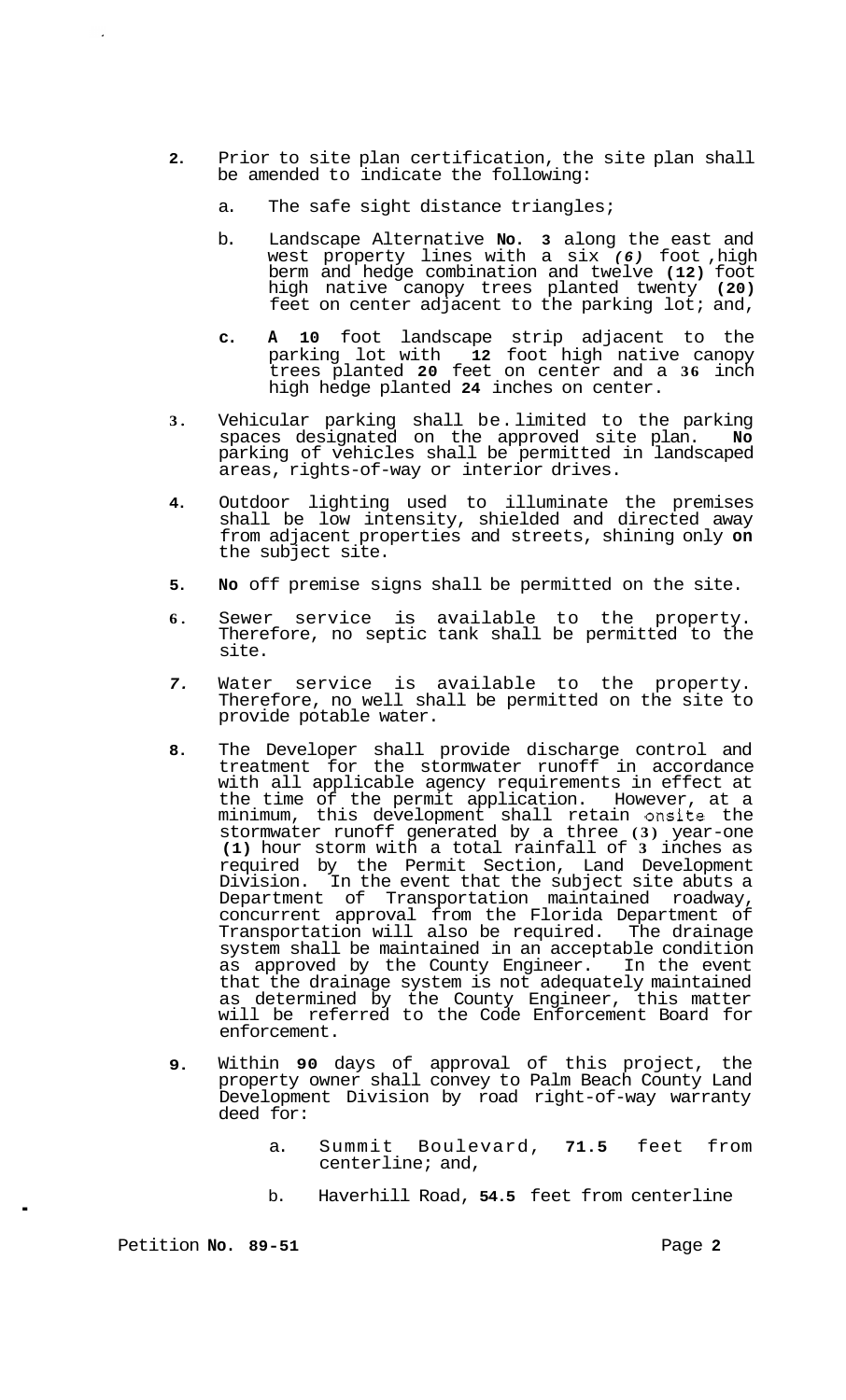All free of all encumbrances and encroachments. Property owner shall provide Palm Beach County with sufficient documentation acceptable to the Right of Way Acquisition Section to ensure that the property is free of all encumbrances and encroachments. Right-of-way conveyances shall also include "Safe sight Corners" where appropriate at intersections as determined by the County Engineer.

- **10.**  The property owner shall pay a Fair Share Fee in the amount and manner required by the "Fair Share Contribution for Road Improvements Ordinance" as it presently exists or as it may from time to time be amended. The Fair Share Fee for this project presently is **\$2,231.00 (87** trips **X \$26.79** per trip).
- **11.**  Prior to Site Plan approval by the Site Plan Review Committee the property owner shall revise the subject Site Plan to add an additional access onto Haverhill Road. This additional access shall be constructed concurrent with Phase **I1** construction.
- **12.**  Failure to comply with any conditions of approval may result in the denial or revocation of a building permit; the issuance of a stop work order: the denial of a Certificate **of** Occupancy on any building or structure; or the denial or revocation of any permit or approval for any developer-owner, commercialowner, lessee, or user of the subject property. Appeals from such action may be taken to the Palm Beach County Board of Adjustment or as otherwise provided in the Palm Beach County Zoning Code.

Commissioner Roberts moved for approval of the Resolution.

The motion was seconded by Commissioner <u>and</u> ind, upon being put to a vote, the vote was as follows:

'I

| Carol J. Elmquist, Chair | ⊷— Absent                                                                           |
|--------------------------|-------------------------------------------------------------------------------------|
| Ron Howard               | $\leftarrow$ Aye                                                                    |
| Karen T. Marcus          | $\leftarrow$ Aye                                                                    |
| Carole Phillips          | $\begin{array}{cc} \n\text{I} & \text{Aye} \\ \text{Aye} & \text{Aye}\n\end{array}$ |
| Carol Roberts            |                                                                                     |

The Chair thereupon declared the resolution was duly passed and adopted this- $\frac{12th}{\text{day of}}$  December , 1989. **...** , 1989.

APPROVED AS TO FORM<br>AND LEGAL SUFFICIENCY

**B**&LMTBEBOARDOORILOOKTORIDA<br>
COMMISSIONER<sub>8</sub><sup>11</sup>, JUNTY , Jeeper DUNKHE,  $\mathsf{B}'$ **CELERKO** JOHN **BK:** DEPUTY t)  $\frac{\partial^2 \mathbf{u} \mathbf{u} \mathbf{u}^H \mathbf{u}^H}{\partial \mathbf{u}^H}$